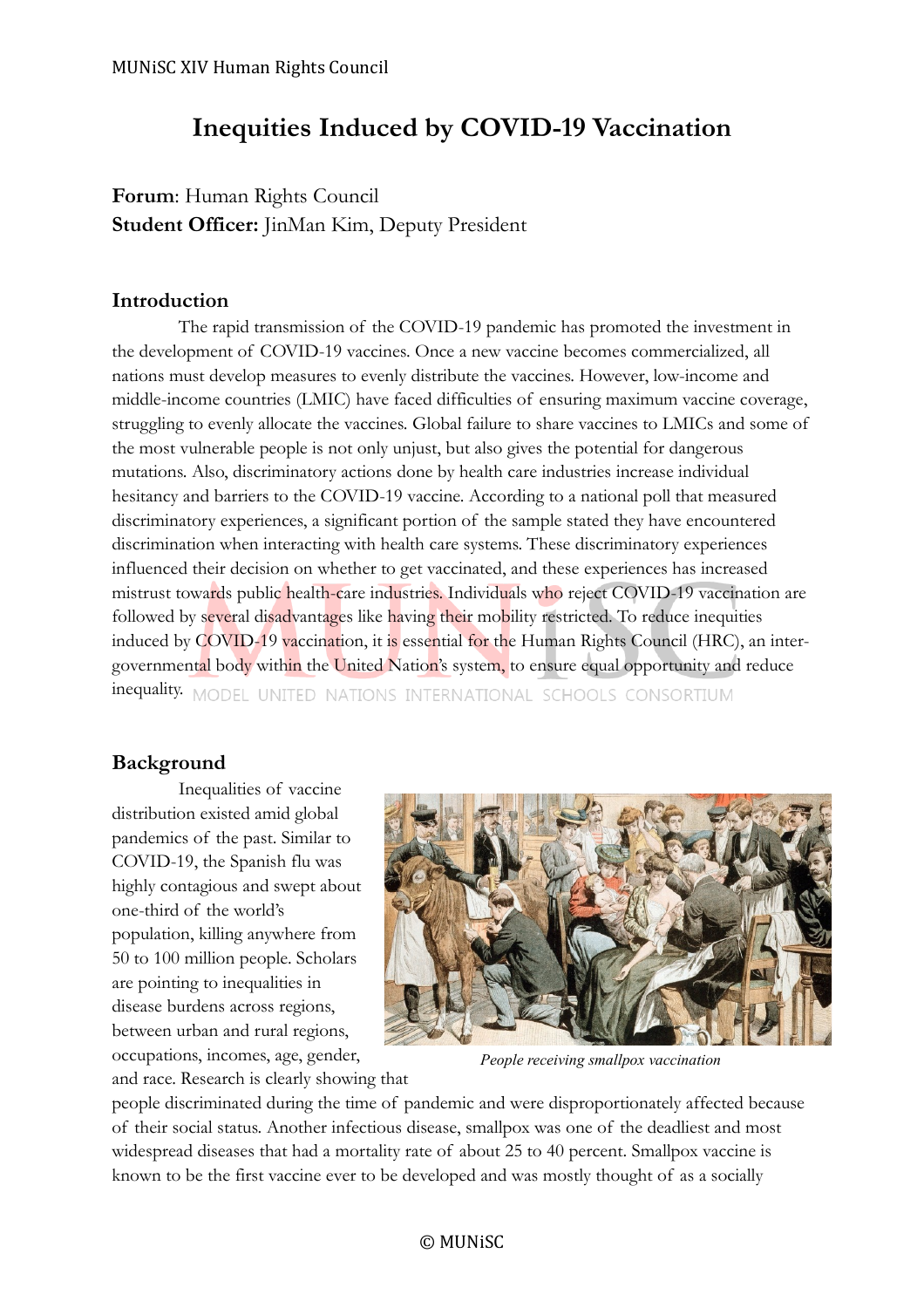neutral disease because all citizens were prone to the disease. However, some scholars have suggested that socio-economic status did matter, and that differences in living standards impacted the likelihood of being infected by the disease. They have suggested that higher classes were able to have better opportunities to isolate infected household members in separate rooms. This was impossible for low-income families that shared a single room. Smallpox has swept across the whole city within a year since it had entered the city of Amsterdam in April 1870. Researchers have gathered cases of smallpox death rates, and the research reveals that the neighborhoods that did a relatively good job of dealing with the disease were regarded as being among Amsterdam's wealthiest. On the other hand, neighborhoods with very high smallpox death rates belonged to the poorest neighborhoods. The smallpox death rate shows the deeprooted social and health inequalities across the city of Amsterdam.

#### **International Actions**



The Organization for Economic Cooperation and Development (OECD) is a group of 38 member countries that aims to promote policies to improve economic and social wellbeing across the globe. Due to the rapid transmission of COVID-19, vaccine demands are currently exceeding the supplies of COVID-19 vaccines. The OECD is working to lay the groundwork for a more efficient and equitable system that

maximizes the number of lives saved and ensures that all individuals have equal access to the COVID-19 vaccine. Since most OECD countries like the United Kingdom are still insufficient with their vaccination supplies to vaccinate all their population, they have decided to delay the provision of the second dose in order to provide a broader range of people with the initial dose. The data above shows the percentage of the population that has received at least one dose of vaccine. A study by Public Health England found that the risk of COVID-19 among health care workers reduced by 65-72% after the initial dose of the Pfizer/BioNTech vaccine. Research data suggests that COVID-19 vaccines might already achieve high levels of efficacy after only a single dose, supporting the approach of providing more rapid first-dose coverage to a broader range of the population. In addition, by allocating some proportion of high-income countries' existing supplies to countries of high need in vaccines, the number of deaths due to COVID-19 will minimize on a global scale. Since international supply chains and movements of people and goods will inevitably lead to the transmission of the pandemic across the country, allocating some proportion of their existing supplies will not only reduce transmission from other countries, but also aid in the process of global immunization. Recent models are suggesting that faster progress on ending the pandemic will raise global income cumulatively by USD 8 trillion between 2020 and 2025, benefiting all countries around the globe. International collaboration for the support of the distribution of COVID-19 vaccines will also lower the emergence of viral variants like the Omicron variant.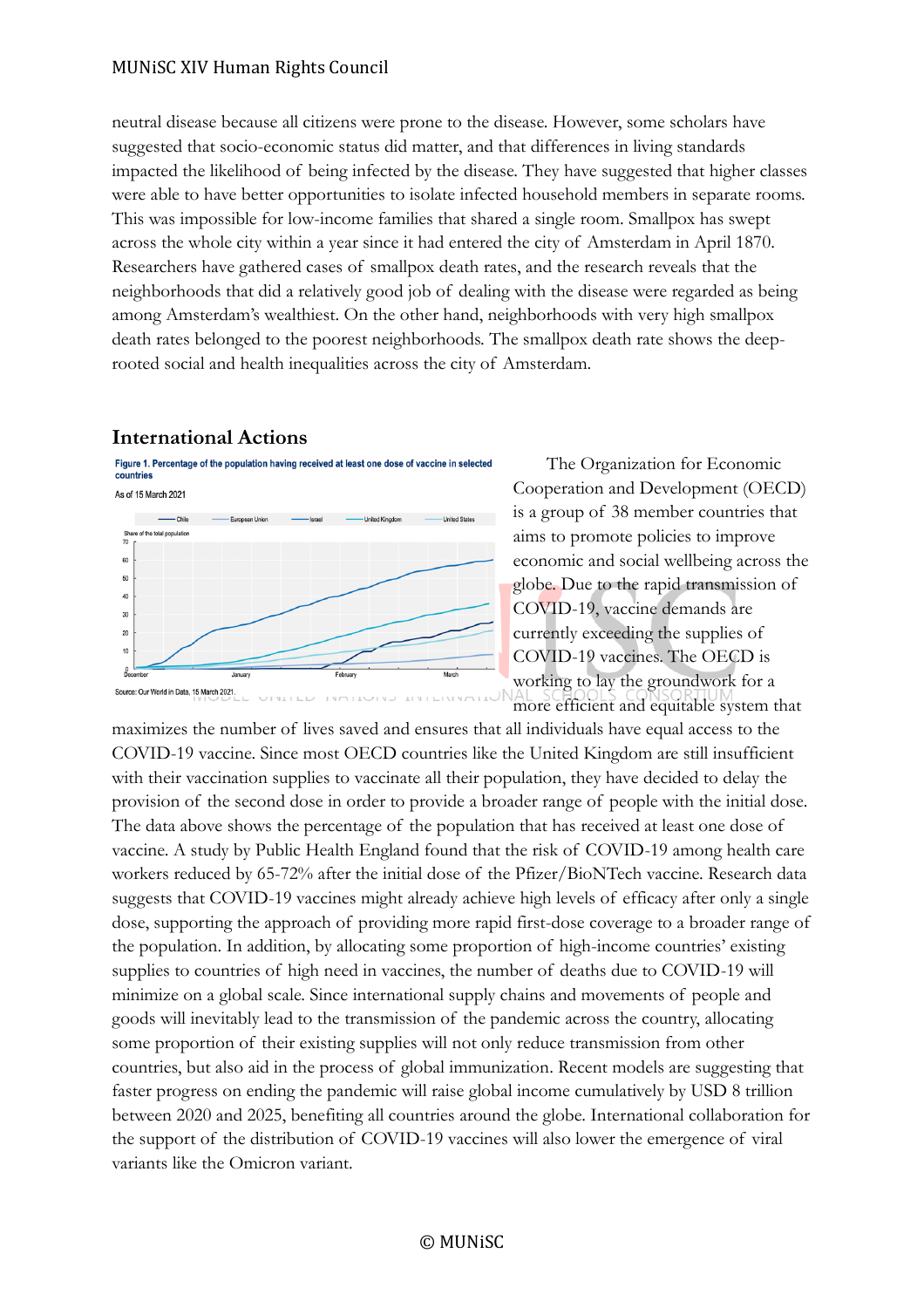#### **Positions of Key Nations & Organizations**

#### *World Health Organization (WHO)*

WHO, part of the United Nations, is responsible for global health matters and the promotion of international public health. WHO points to the inequity in the global distribution of vaccines as the problem for the rapid transmission of the virus. Since a vast majority of populations have been administered in high and upper-middle-income countries, if these doses were distributed equitably, the amount would have been enough to ensure coverage for health workers and older people globally. There are sufficient doses of vaccines globally to lower transmission and save many lives, if they are properly delivered to people of high need. The WHO Strategy to Achieve Global COVID-19 Vaccination by mid-2022 emphasizes the collaborative effort of all nations to meet the goal of vaccinating 70% of the population of every country by the middle of this year. The WHO notes that there are enough doses to achieve the target number, but that the problem is with allocation. By achieving WHO's vaccine equity targets, immunity will increase globally and will reduce the risk of new variants emerging. Only if the doses are properly and equally used, WHO believes that all nations have the tool to regulate the pandemic.

#### *United States of America (USA)*

Donor countries like that of the United States of America support the most vulnerable groups in many LMICs through dose donation. The bar graph that is filled with green is the total number of doses shipped and the bar



graph that is filled with orange is the number of pledges that are going to be shipped. Dose donations have become increasingly important for vaccine equity on a global scale. Also, the pandemic has revealed severe racial and ethnic differences in health outcomes, especially for Black, Hispanic, and Asian Americans. As with the USA, the overarching issue is of concern is how to provide equitable access to a vaccine without disproportionately affecting racial groups. There is also a range of barriers to vaccination that disproportionately affect people of color. Access-related challenges such as higher uninsured rates affect certain racial groups' access to public health care services due to the cost. Also, the medical system's historic abuse and mistreatment of certain racial groups, particularly Black Americans, have increased the mistrust towards the COVID-19 vaccines.

#### *National Academies of Medicine (NAM)*

The National Academies of Medicine (NAM) is a non-governmental organization (NGO) that provides guidance for national and international issues regarding health, medicine, health policy, and biomedical science. NAM has formed a committee requested by the National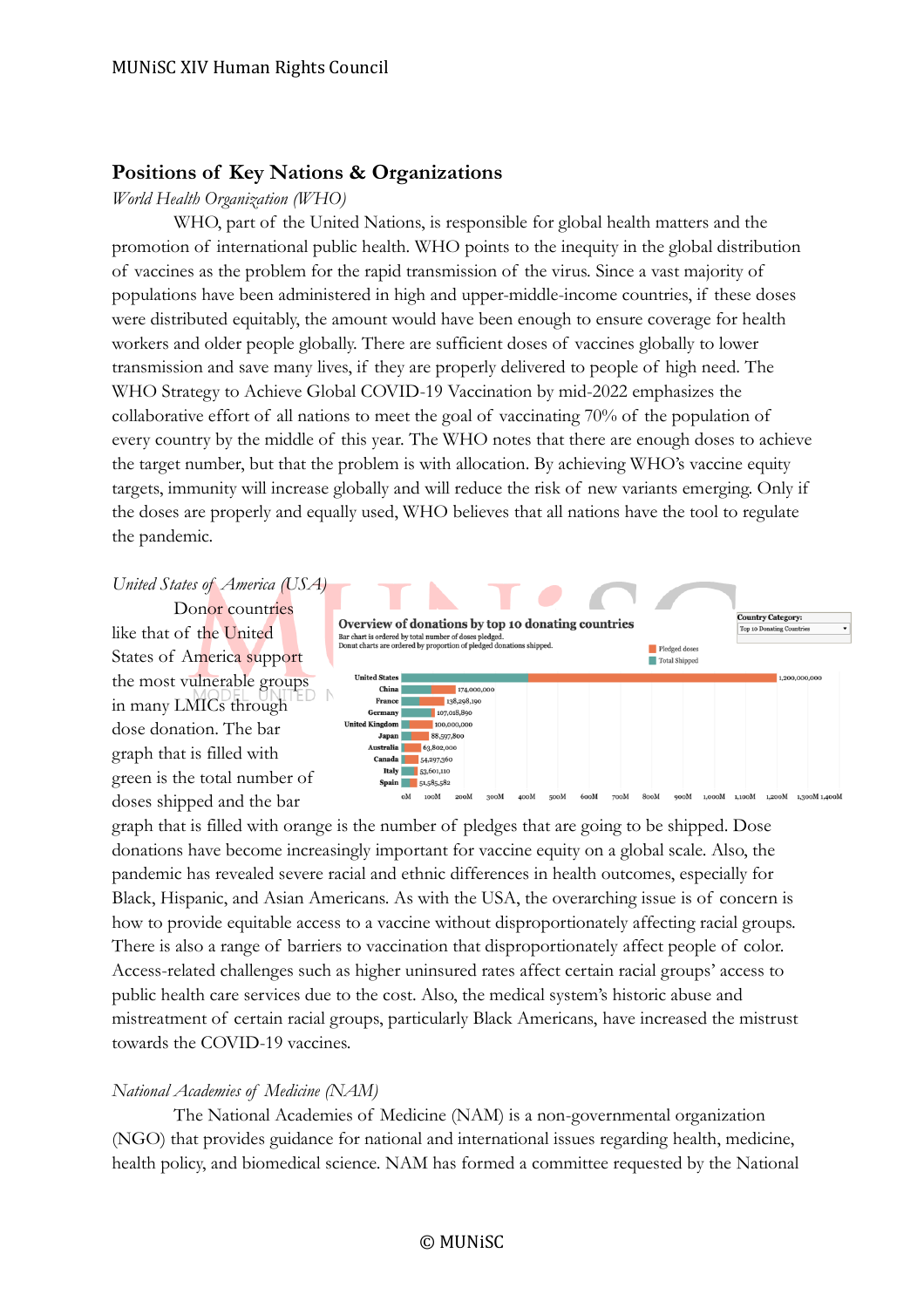Institutes of Health (NIH) and the Centers for Disease Control and Prevention (CDC) to create a framework for equal allocation of the COVID-19 vaccine. NAM has suggested a framework for equal allocation of the COVID-19 vaccine that specifically identified alleviating health inequities as a fundamental ethical principle. The framework suggests prioritizing allocation to areas that are identified as vulnerable using the CDC's Social Vulnerability Index (SVI). This study illustrates plans to ensure equitable allocation of limited doses until there is ample global supply of vaccines. This framework considers criteria that should be considered when setting priorities for equitable distribution among groups of potential vaccine recipients. It considers many factors like health status, occupation, living conditions, and geographic distribution of active virus spread. The committee considers methods of how different racial groups can have equal access to COVID-19 vaccines in the U.S. and suggests strategies to alleviate vaccine hesitancy among the American public.

# **Problems Raised**



Approved vaccines are on the rise with the government granting authorization. However, vaccine equity still serves as the challenge of the time. Tedros Adhanom Ghebreyesus, Director-General of the WHO reported that of the 832 million vaccine doses distributed, 82% have gone to high or upper-middleincome countries, while only 0.2% have been sent to low-income countries. In high-income countries, 1 in 4 people has been vaccinated, while 1 in 500 people in

poorer countries. The vaccination gap between nations with access to the vaccination and nations without access to the vaccination may form a new superstructure or colonial hierarchy as a result of global inequity. Rich countries monopolizing COVID-19 vaccines widens inequality and millions of people vulnerable. Furthermore, some donor countries favor certain low-and middle-income regions over other countries, which also serve as a severe problem. Lowerincome countries hold 40 million of the world's refugees, but only have access to 3% of the world's vaccine supply. Widespread racial and ethnic disparities in COVID-19 infection reveal the severity of unequal distribution of vaccines.

Differences between the vaccinated and the unvaccinated will become clear when accessing public services and traveling cross-country. Most countries require vaccine passports, documentation, or proof of vaccination status when accessing public services and traveling cross-country. People that are unvaccinated will have their mobility restricted and will not be able to access services such as traveling and going to the grocery store. Also, the Affordable Care Act (ACA) was implemented to help ensure health care coverage for Americans, yet the uninsured rates were 9.7% for African Americans, while just 5.4% among whites. Since social contexts are so controversial during vaccine distribution, laws and restrictions may give disadvantages to individuals who reject the COVID-19 vaccine due to historical mistrust towards the industry.

#### © MUNiSC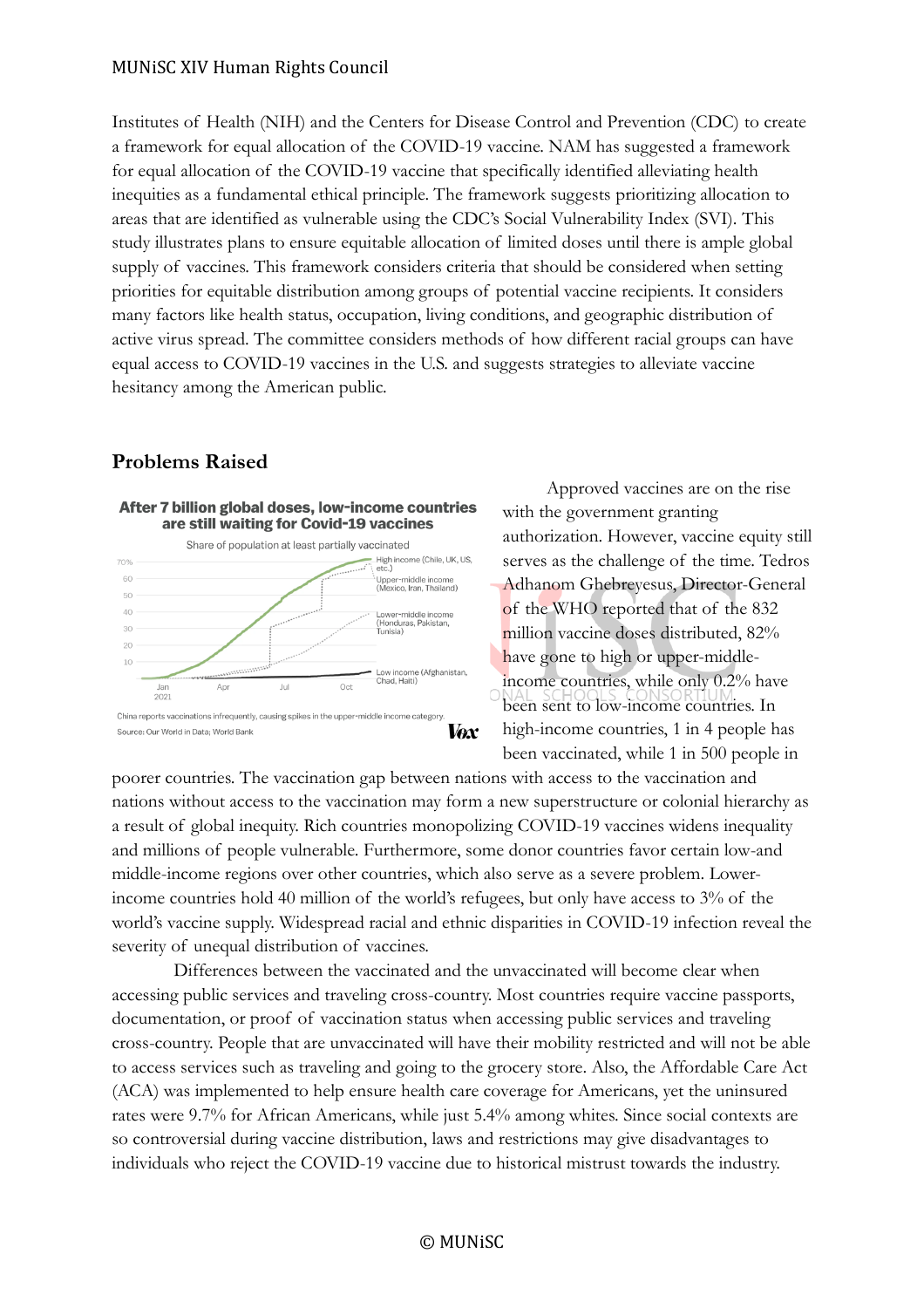### **Possible Solutions**

The issue of inequities induced by vaccine distribution is still on the rise. Some possible solutions to boost global supply of COVID-19 vaccines and reduce inequities caused by vaccination are listed below for reference:

- 1. Delay the provision of doses subsequent to the initial dose to provide a broader range of people with the initial dose,
- 2. Provide vaccines that are free of charge regardless of an individual's immigration or health insurance status,
- 3. Expand vaccine manufacturing capacity by making vaccines that are safe and effective in clinical trials to be readily available to the public,
- 4. Explain why vaccines are safe and effective and be transparent if there are any problems regarding the vaccine,
- 5. Harmonize regulatory processes that delays the production of vaccines,

While only a persistent attention and commitment to public health can change the fundamental problems that affect COVID-19 vaccine distribution, there are still some possible solutions that can be done. By delaying the provision of second doses and maximize people who receive first dosage, a wider range of people are able to receive the vaccine. Vaccines will be more accessible when they are free of charge regardless of an individual's immigration or health insurance status. This will increase the likelihood of achieving universal coverage. By expanding vaccine manufacturing capacity, the development and production of COVID-19 vaccines will increase and will be readily available to the public. Since the mistrust towards the health industry is one of the main reasons why people don't receive vaccination, it's crucial to explain why vaccines are safe and effective. Since there are disadvantages that come along with not being vaccinated, unequal access to communal services will affect people who haven't received the vaccination. It's also substantial for health care industries to be transparent if there are any problems regarding the vaccine and provide adequate solution once side effects are identified. Since all countries have different set of rules when coming to authorize newly developed vaccines, the time it takes to verify these vaccines delays the production of certain vaccines. During the time of pandemic, local trial requirements for vaccines that have already been approved would not necessarily need to undergo other verification processes. Thus, by harmonizing regulatory processes, it will boost the global supply of COVID-19 vaccines.

# **Glossary**

*Disease Burden*: Impact of a health problem that focuses on the hardships and losses related to disease, disability, and death. Impact of a health problem may be measured by financial cost, mortality, morbidity, or other indicators.

*Health Equity:* The opportunity and the fairness for individuals to be as health as possible.

*Donor Country:* A country which provides humanitarian aid or help to a developing country.

*Social Vulnerability Index (SVI):* A database that tracks on social factors and ranks populations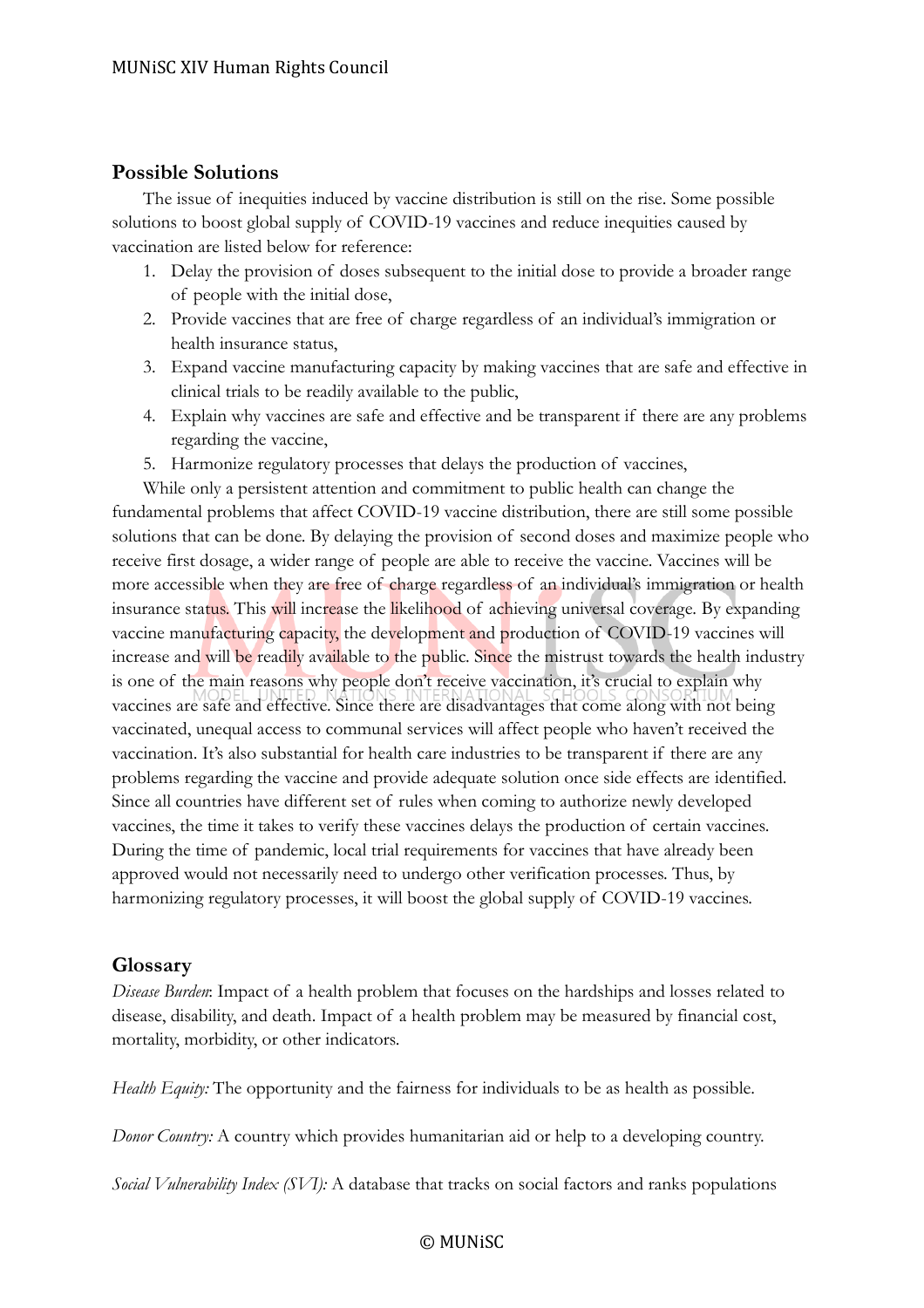based on the vulnerability to respond and recover from external stresses on human health. Public health professionals use this database to identify, map, and plan support for populations that are likely to require assistance before, during, and after a public health emergency.

*Vaccine Monopoly:* A situation in which rich countries take control of the supply of vaccines.

*Institutional Racism/Structural Racism:* Form of racism that is rooted in public policies and regulations of a society.

# MODEL UNITED NATIONS INTERNATIONAL SCHOOLS CONSORTIUM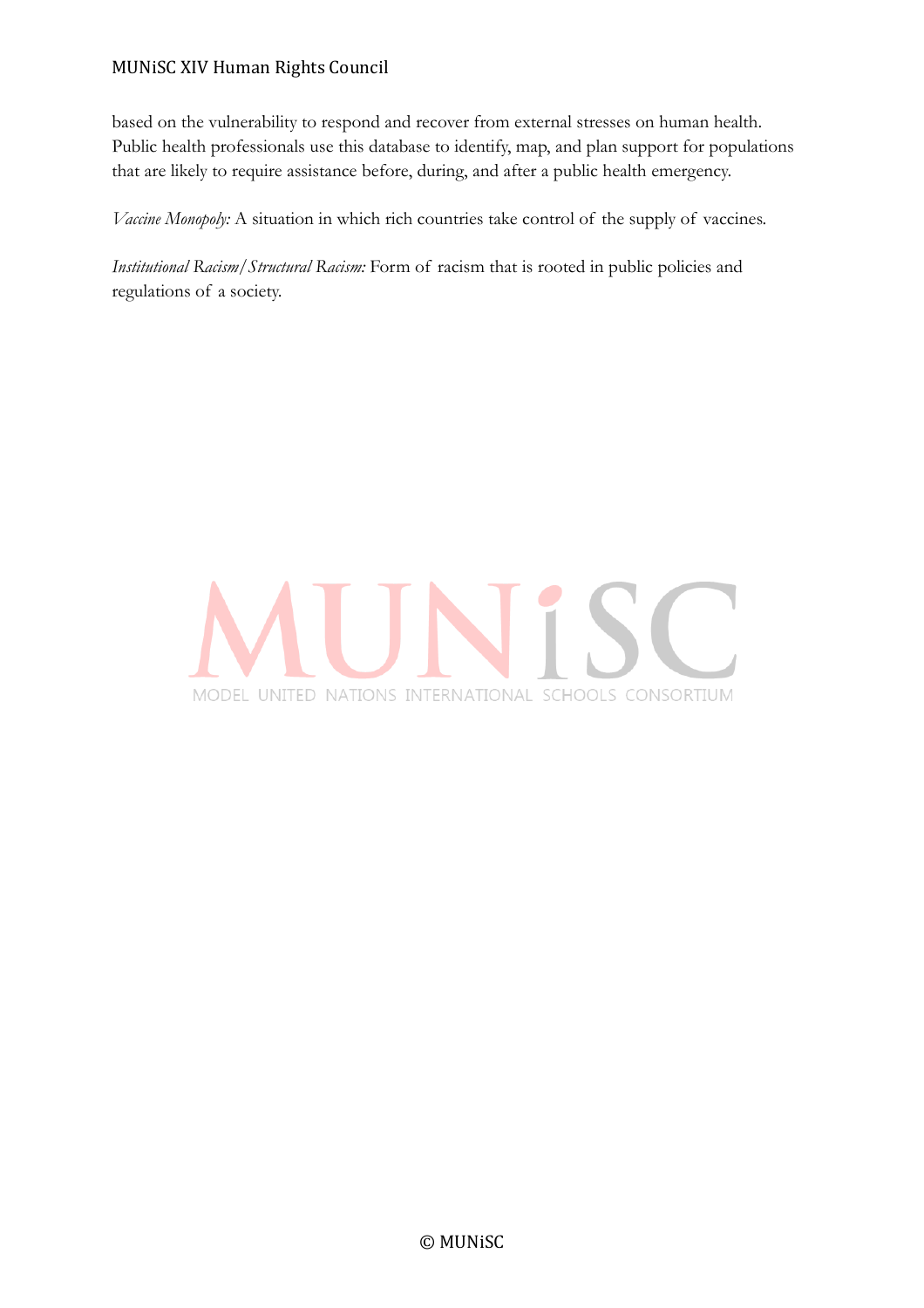#### **Sources**

- "Access to Covid-19 Vaccines: Global Approaches in a Global Crisis." OECD, 18 Mar. 2021, https://www.oecd.org/coronavirus/policy-responses/access-to-covid-19-vaccinesglobal-approaches-in-a-global-crisis-c6a18370/.
- By: Majd Mansour 21 July 2021. "How Unequal COVID-19 Vaccine Distribution Is Exacerbating Global Inequalities." ONE,  $30$  Aug.  $2021$ , https://www.one.org/international/blog/covid19-vaccine-inequity/.
- Cato.org, https://www.cato.org/commentary/why-racial-priority-covid-19-vaccine-distributionposes-problems.
- "Covid-19 Vaccine Equity for Racial and Ethnic Minority Groups." Centers for Disease Control and Prevention, Centers for Disease Control and Prevention, https://www.cdc.gov/coronavirus/2019-ncov/community/health-equity/vaccineequity.html.
- Define\_me, https://www.thelancet.com/journals/laninf/article/PIIS1473-3099(22)00028- 7/fulltext.
- "Disparities in Death: Smallpox and Social Inequalities." History Workshop, 13 July 2021, https://www.historyworkshop.org.uk/disparities-in-death/.
- Frank, Richard G., et al. "It Was the Government That Produced COVID-19 Vaccine Success: Health Affairs Forefront." Health Affairs, 14 May 2021, https://www.healthaffairs.org/do/10.1377/forefront.20210512.191448/.
- Irfan, Umair. "Why Are Rich Countries Still Monopolizing Covid-19 Vaccines?" Vox, Vox, 9 Nov. 2021, https://www.vox.com/22759707/covid-19-vaccine-gap-covax-rich-poorcountries-boosters.
- jenkay86. "The Ethics of Covid-19 Vaccine Distribution." Ethics and Policy, 7 Jan. 2022, https://ethicspolicy.unc.edu/news/2021/03/24/the-ethics-of-covid-19-vaccinedistribution/.
- Liberalised Pricing and Accelerated National Covid-19 ...https://www.mohfw.gov.in/pdf/LiberalisedPricingandAcceleratedNationalCovid19 VaccinationStrategy2042021.pdf.
- "The Magnitude and Scope of Inequalities Created and Exacerbated by Covid-19 Is Truly Shocking, High Commissioner Tells Human Rights Council." OHCHR, https://www.ohchr.org/en/NewsEvents/Pages/DisplayNews.aspx?NewsID=27559&L angID=E.
- Samantha Artiga Follow @SArtiga2 on Twitter and Jennifer Kates Follow @jenkatesdc on Twitter Published: Dec 03, 2020. "Addressing Racial Equity in Vaccine Distribution." KFF, 2 Dec. 2020, https://www.kff.org/racial-equity-and-health-policy/issue-brief/addressing-racialequity-vaccine-distribution/.
- "Social Inequality in Times of Pandemics." Anthropology News, 4 June 2021, https://www.anthropology-news.org/articles/social-inequality-in-times-of-pandemics/.
- Strategy to Achieve Global Covid-19 Vaccination by Mid-2022. https://cdn.who.int/media/docs/default-source/immunization/covid-19/strategy-toachieve-global-covid-19-vaccination-by-mid-2022.pdf?sfvrsn=5a68433c\_5.
- "Vaccine Equity." World Health Organization, World Health Organization, https://www.who.int/campaigns/vaccine-equity.